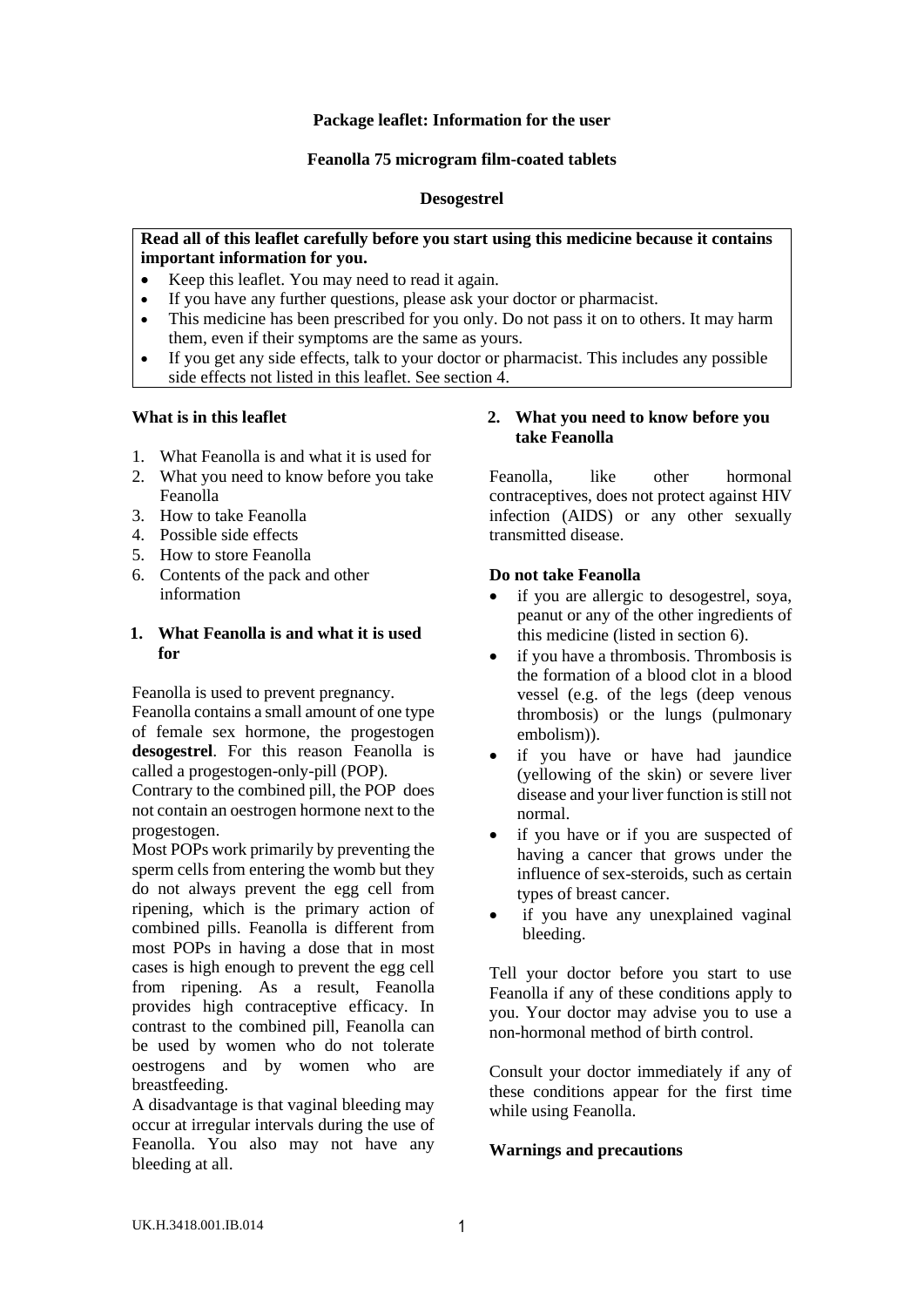Talk to your doctor before using Feanolla, if

- you have ever had cancer of the breast.
- you have liver cancer, since a possible effect of Feanolla cannot be excluded.
- you have ever had a thrombosis.
- you have diabetes.
- you suffer from epilepsy (see section 'Other medicines and Feanolla').
- you suffer from tuberculosis (see section 'Other medicines and Feanolla').
- you have high blood pressure.
- you have or have had chloasma (yellowish-brown pigmentation patches on the skin, particularly of the face); if so, avoid too much exposure to the sun or ultraviolet radiation.

When Feanolla is used in the presence of any of these conditions, you may need to be kept under close observation. Your doctor can explain what to do.

#### **Breast cancer**

Regularly check your breasts and contact your doctor as soon as possible if you feel any lump in your breasts.

Breast cancer has been found slightly more often in women who take the Pill than in women of the same age who do not take the Pill. If women stop taking the Pill, the risk gradually decreases, so that 10 years after stopping the risk is the same as for women who have never taken the Pill. Breast cancer is rare under 40 years of age but the risk increases as the woman gets older. Therefore, the extra number of breast cancers diagnosed is higher if a woman continues to take the Pill when she is older. How long she takes the Pill is less important.

In every 10,000 women who take the Pill for up to 5 years but stop taking it by the age of 20, there would be less than 1 extra case of breast cancer found up to 10 years after stopping, in addition to the 4 cases normally diagnosed in this age group. Likewise, in 10,000 women who take the Pill for up to 5 years but stop taking it by the age of 30, there would be 5 extra cases in addition to the 44 cases normally diagnosed. In 10,000 women who take the Pill for up to 5 years but stop taking it by the age of 40, there would be 20

extra cases in addition to the 160 cases normally diagnosed.

The risk of breast cancer in users of progestogen-only pills like Feanolla is believed to be similar to that in women who use the Pill, but the evidence is less conclusive.

Breast cancers found in women who take the Pill, seem less likely to have spread than breast cancers found in women who do not take the Pill. It is not known whether the difference in breast cancer risk is caused by the Pill. It may be that the women were examined more often, so that the breast cancer is noticed earlier.

## **Thrombosis**

See your doctor immediately, if you notice possible signs of a thrombosis (see also 'Regular Check-ups').

Thrombosis is the formation of a blood clot which may block a blood vessel. A thrombosis sometimes occurs in the deep veins of the legs (deep venous thrombosis). If this clot breaks away from the veins where it is formed, it may reach and block the arteries of the lungs, causing a so-called "pulmonary embolism". As a result, fatal situations may occur. Deep venous thrombosis is a rare occurrence. It can develop whether or not you are taking the Pill. It can also happen if you become pregnant.

The risk is higher in Pill-users than in nonusers. The risk with progestogen-only pills, like Feanolla, is believed to be lower than in users of Pills that also contain oestrogens (combined Pills).

### **Psychiatric disorders**

Some women using hormonal contraceptives including Feanolla have reported depression or depressed mood. Depression can be serious and may sometimes lead to suicidal thoughts. If you experience mood changes and depressive symptoms contact your doctor for further medical advice as soon as possible.

### **Children and adolescents**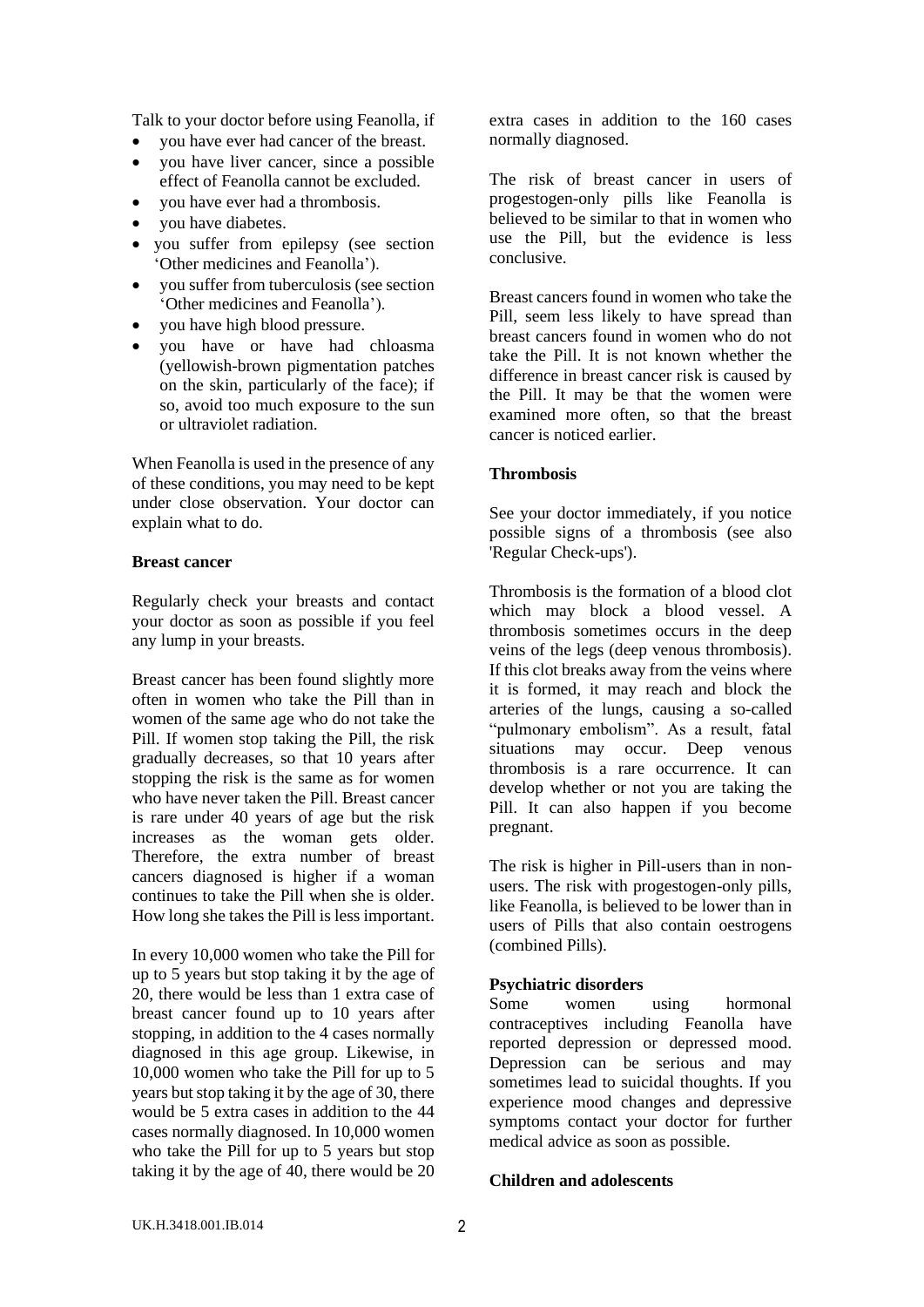No clinical data on efficacy and safety are available in adolescents below 18 years.

### **Other medicines and Feanolla**

Tell your doctor or pharmacist if you are taking, have recently taken or might take any other medicines or herbal products. Also tell any other doctor or dentist who prescribes another medicine (or your pharmacist) that you take Feanolla. They can tell you if you need to take additional contraceptive precautions (for example condoms) and if so, for how long or whether the use of another medicine you need must be changed.

Some medicines:

- can have an influence on the blood levels of Feanolla.

- can make it **less effective in preventing pregnancy**.

- can cause unexpected bleeding.

These include medicines used for the treatment of:

- epilepsy (e.g. primidone, phenytoin, carbamazepine, oxcarbazepine, felbamate, topiramate and phenobarbital);
- tuberculosis (e.g. rifampicin, rifabutin);
- HIV infections (e.g. ritonavir, nelfinavir, nevirapine, efavirenz);
- Hepatitis C virus infection (e.g. boceprevir, telaprevir);
- or other infectious diseases (e.g. griseofulvin);
- high blood pressure in the blood vessels of the lungs (bosentan);
- depressive moods (the herbal remedy St. John's wort);
- certain bacterial infections (e.g. clarithromycin, erythromycin);
- fungal infections (e.g. ketoconazole, itraconazole, fluconazole);
- high blood pressure (hypertension), angina or certain heart rhythm disorders (e.g. diltiazem).

If you are taking medicines or herbal products that might make Feanolla less effective, a barrier contraceptive method should also be used. Since the effect of another medicine on Feanolla may last up to 28 days after stopping the medicine, it is necessary to use the additional barrier contraceptive method for that long. Your doctor can tell you if you need to take additional contraceptive precautions and if so, for how long.

Feanolla may also interfere with how other medicines work, causing either an increase in effect (e.g. medicines containing ciclosporine) or a decrease in effect (e.g. lamotrigine).

Ask your doctor or pharmacist for advice before taking any medicine.

## **Pregnancy and breast-feeding**

### **Pregnancy**

Do not use Feanolla if you are pregnant, or think you may be pregnant.

## **Breast-feeding**

Feanolla may be used while you are breastfeeding. Feanolla does not influence the production or the quality of breast milk. However, a small amount of the active substance of Feanolla passes over into the milk.

The health of children breast-fed for 7 months whose mothers were using desogestrel has been studied up to 2.5 years of age. No effects on the growth and development of the children were observed.

If you are breast-feeding and want to use Feanolla, please contact your doctor.

# **Driving and using machines**

There are no indications of any effect of the use of on alertness and concentration.

### **Feanolla contains lactose and soya oil**

Feanolla contains lactose (milk sugar). If you have been told by your doctor that you have an intolerance to some sugars, contact your doctor before taking this medicinal product.

If you are allergic to peanut or soya, do not use this medicinal product.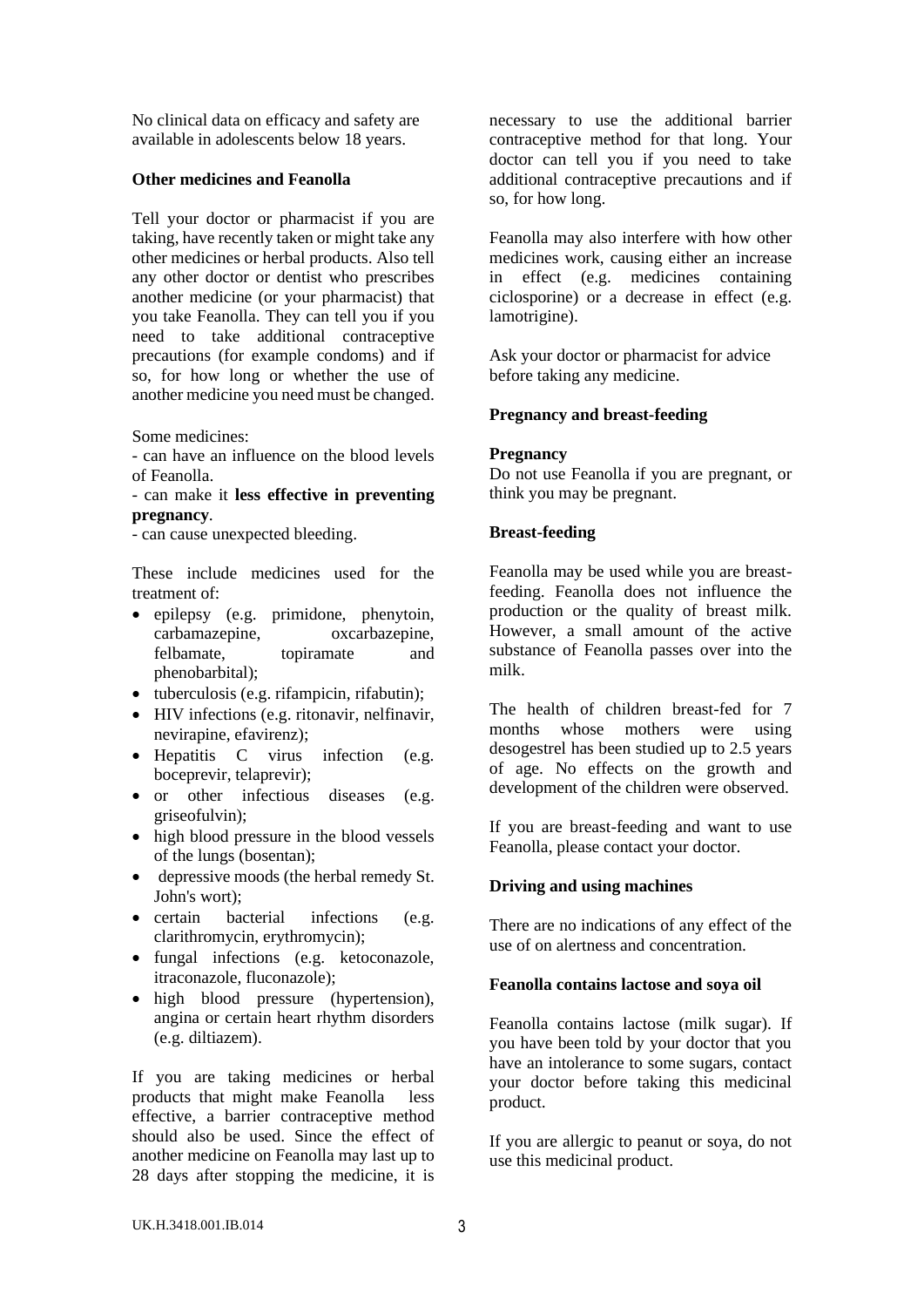## **Regular check-ups**

When you are using Feanolla, your doctor will tell you to return for regular check-ups. In general, the frequency and nature of these check-ups will depend on your personal situation.

## **Contact your doctor as soon as possible if:**

- you have severe pain or swelling in either of your legs, unexplained pains in the chest, breathlessness, an unusual cough, especially when you cough up blood (possibly a sign of a **thrombosis**).
- you have a sudden, severe stomach ache or look jaundiced (possibly a sign of **liver problems**);
- you feel a lump in your breast (possibly a sign of **breast cancer**);
- you have a sudden or severe pain in the lower abdomen or stomach area (possibly a sign of an **ectopic pregnancy**, this is a pregnancy outside the womb);
- you are to be immobilised or are to have surgery (consult your doctor at least four weeks in advance);
- you have unusual, heavy **vaginal bleeding**;
- you suspect that you are **pregnant**.

# **3. How to take Feanolla**

# **When and how to take the tablets?**

The Feanolla pack contains 28 tablets..The days of the week are printed in the blister and also arrows are printed indicating the order to take the pills Each day corresponds with one tablet.

Every time you start a new pack of Feanolla, take a tablet from the top row. Don't start with just any tablet. For example if you start on a Wednesday, you must take the tablet from the top row marked (on the back) with 'WED' . Continue to take one tablet every day until the pack is empty, always following the direction indicated by the arrows. By looking at the back of your pack you can easily check if you have already taken a tablet on a particular day.

**Take your tablet each day at about the same time.** Swallow the tablet whole, with water. You may have some bleeding during the use of Feanolla, but you must continue to take your tablets as normal. When a pack is empty, you must start with a new pack of Feanolla on the next day – without interruption and without waiting for a bleed.

# **Starting your first pack of Feanolla**

• **When no hormonal contraceptive has been used in the past month**

Wait for your period to begin. On the first day of your period take the first Feanolla tablet. You need not take extra contraceptive precautions.

You may also start on days 2-5 of your cycle, but in that case make sure you also use an additional contraceptive method (barrier method) for the first 7 days of tablet-taking.

- **When you change from a combined pill, vaginal ring, or transdermal patch** You can start taking Feanolla on the day after you take the last tablet from the present Pill pack, or on the day of removal of your vaginal ring or patch (this means no tablet-, ring- or patch-free break). If your present Pill pack also contains inactive tablets you can start Feanolla on the day after taking the last active tablet (if you are not sure which this is, ask your doctor or pharmacist). If you follow these instructions, you need not take extra contraceptive precautions. You can also start at the latest the day following the tablet-, ring- or patch-free break, or placebo tablet interval, of your present contraceptive. If you follow these instructions, make sure you use an additional contraceptive method (barrier method) for the first 7 days of tablettaking.
- **When changing from another progestogen-only pill** You may stop taking it any day and start taking Feanolla right away. You need not take extra contraceptive precautions.
- **When changing from an injection or implant or a progestogen-releasing intrauterine system (IUS)**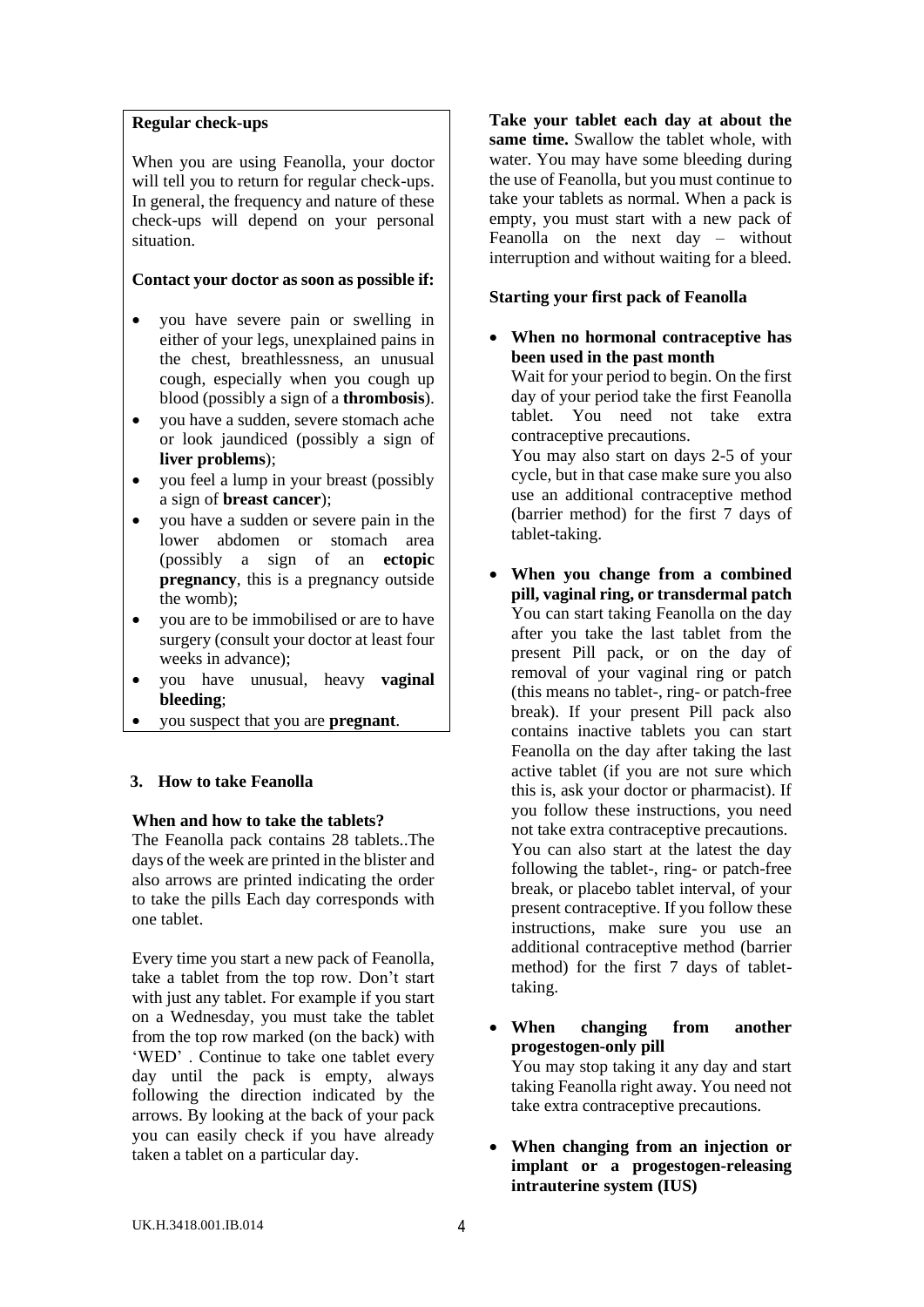Start using Feanolla when your next injection is due or on the day that your implant or your IUS is removed. You need not take extra contraceptive precautions.

## • **After having a baby**

You can start Feanolla between 21 and 28 days after the birth of your baby. If you start later, make sure that you use an additional barrier method of contraception until you have completed the first 7 days of tablet-taking. However, if intercourse has already occurred, pregnancy should be excluded before starting Feanolla use. Additional information for breast-feeding women can be found in 'Pregnancy and Breastfeeding' in section 2. Your doctor can also advise you.

• **After a miscarriage or a premature termination of pregnancy** Your doctor will advise you.

### **If you forget to take Feanolla**

If you are **less than 12 hours** late in taking a tablet, the reliability of Feanolla is maintained. Take the missed tablet as soon as you remember and take the next tablets at the usual times.

If you are **more than 12 hours** late in taking any tablet, the reliability of Feanolla may be reduced. The more consecutive tablets you have missed, the higher the risk that the contraceptive efficacy is decreased. Take the last missed tablet as soon as you remember and take the next tablets at the usual times. Use an additional contraceptive method (barrier method) too for the next 7 days of tablet-taking. If you missed one or more tablets in the very first week of tablet-intake and had intercourse in the week before missing the tablets, there is a possibility of becoming pregnant. Ask your doctor for advice.

### **If you suffer from gastro-intestinal disturbances (e.g. vomiting, severe diarrhoea)**

Follow the advice for missed tablets in the section above. If you vomit within 3 - 4 hours after taking your Feanolla tablet or have severe diarrhoea, the active ingredient may not have been completely absorbed.

### **If you take more Feanolla than you should**

There have been no reports of serious harmful effects from taking too many Feanolla tablets at one time. Symptoms that may occur are nausea, vomiting and in young girls, slight vaginal bleeding. For more information ask your doctor for advice.

# **If you stop taking Feanolla**

You can stop taking Feanolla whenever you want. From the day you stop you are no longer protected against pregnancy.

If you have any further questions on the use of this product, ask your doctor or pharmacist.

## **4. Possible side effects**

Like all medicines, Feanolla can cause side effects, although not everybody gets them.

You should see your doctor immediately if you experience symptoms of angioedema, such as (i) swollen face, tongue or pharynx; (ii) difficulty to swallow; or (iii) hives and difficulties to breathe.

Serious undesirable affects associated with the use of Feanolla are described in the paragraphs "Breast Cancer" and "Thrombosis" in section 2 "What you need to know before you take Feanolla" Please read this section for additional information and consult your doctor at once where appropriate.

Vaginal bleeding may occur at irregular intervals during the use of Feanolla. This may be just slight staining which may not even require a pad, or heavier bleeding, which looks rather like a scanty period and requires sanitary protection. You may also not have any bleeding at all. The irregular bleedings are not a sign that the contraceptive protection of Feanolla is decreased. In general, you need not take any action; just continue to take Feanolla. If,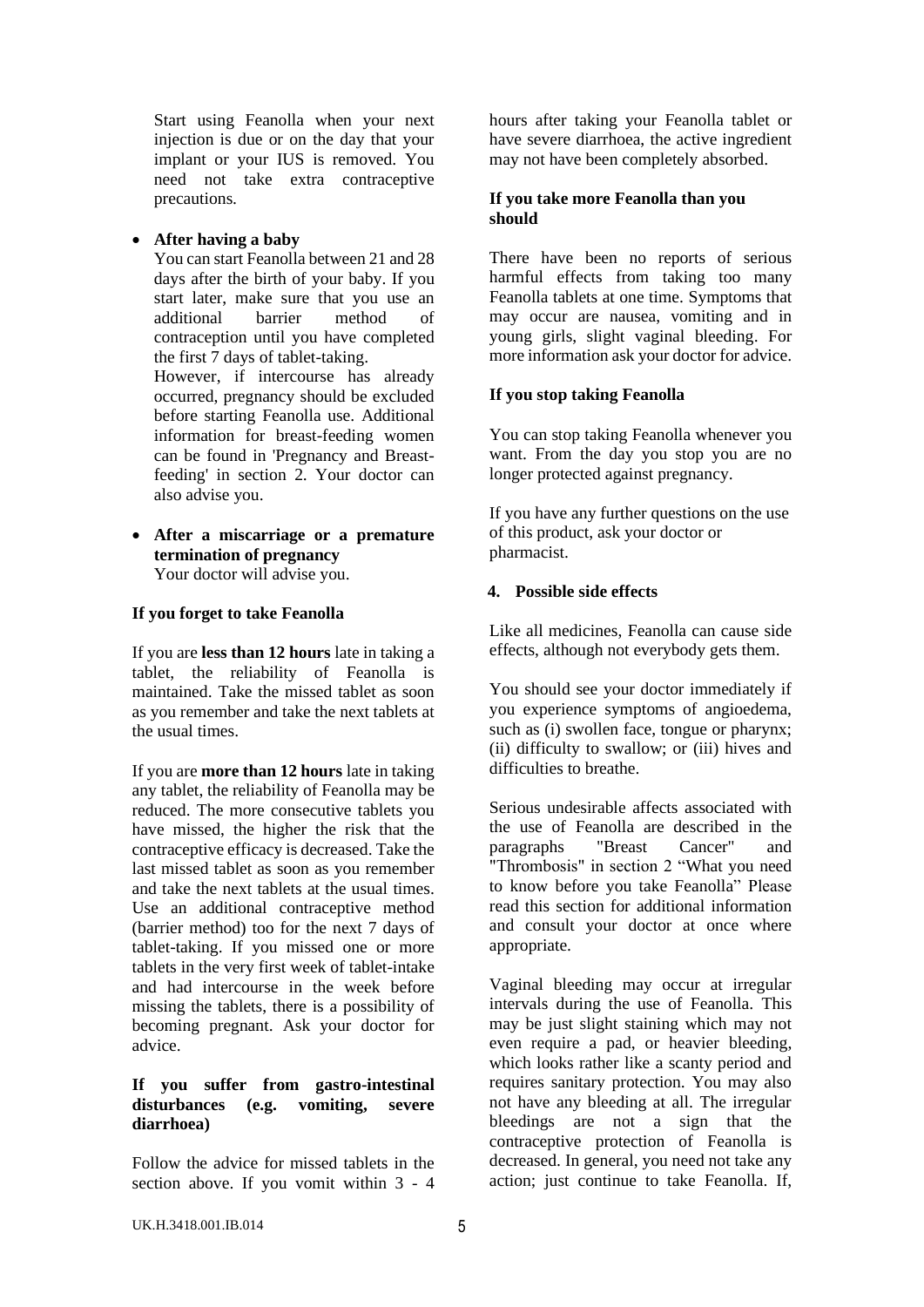however, bleeding is heavy or prolonged you should consult your doctor.

How often are other possible side effects seen?

- Common (may affect up to 1 in 10 women): mood changes, depressed mood, decreased sexual drive (libido), headache, nausea, acne, breast pain, irregular or no menstruation, increased body weight.
- Uncommon (may affect up to 1 in 100) women): infection of the vagina, difficulties in wearing contact lenses, vomiting, hair loss, painful menstruation, ovarian cyst, tiredness.
- Rare (may affect up to 1 in 1000 women): rash, hives, painful blue-red skin lumps (erythema nodosum). These are skin conditions.

Apart from these side effects, breast secretion may occur.

#### **Reporting of side effects**

If you get any side effects talk to your doctor, pharmacist or Family Planning Nurse. This includes any possible side effects not listed in this leaflet. You can also report side effects via the Yellow Card Scheme at: www.mhra.gov.uk/yellowcard or search for MHRA Yellow Card in the Google Play or Apple App Store. By reporting side effects, you can help provide more information on the safety of this medicine.

### **5. How to store Feanolla**

Keep this medicine out of the sight and reach of children.

This medicinal product does not require any special storage conditions.

Do not use this medicine after the expiry date which is stated on the carton after "Do not use after:" . The Expiry date refers to the last day of that month.

The active substance shows an environmental risk to fish.

Do not throw away any medicines via wastewater or household waste. Ask your pharmacist how to throw away medicines you no longer use. These measures will help to protect the environment.

### **6. Contents of the pack and other information**

#### **What Feanolla contains**

The active substance is: desogestrel (75 microgram)

The other ingredients are: maize starch, povidone K30, d-α-tocopherol, silica, colloidal anhydrous, silica, colloidal hydrated, stearic acid, hypromellose, polyethylene glycol, titanium dioxide (E 171), lactose monohydrate, soya oil (see also "Feanolla contains lactose and soya oil" in section 2).

### **What Feanolla looks like and contents of the pack**

One blister pack of Feanolla contains 28 white round film-coated tablets. Each carton contains 1, 3 or 6 blisters.

Not all pack sizes may be available.

### **Marketing Authorisation Holder and Manufacturer**

#### **Marketing Authorisation Holder**

Marketing Authorisation Holder Lupin Healthcare (UK) Limited The Urban Building, 2nd Floor 3-9 Albert Street, Slough, Berkshire, SL1 2BE, United Kingdom

#### **Manufacturer**

Laboratorios León Farma, S.A. Pol. Ind. Navatejera. C/ La Vallina s/n 24008 - Navatejera, León. Spain